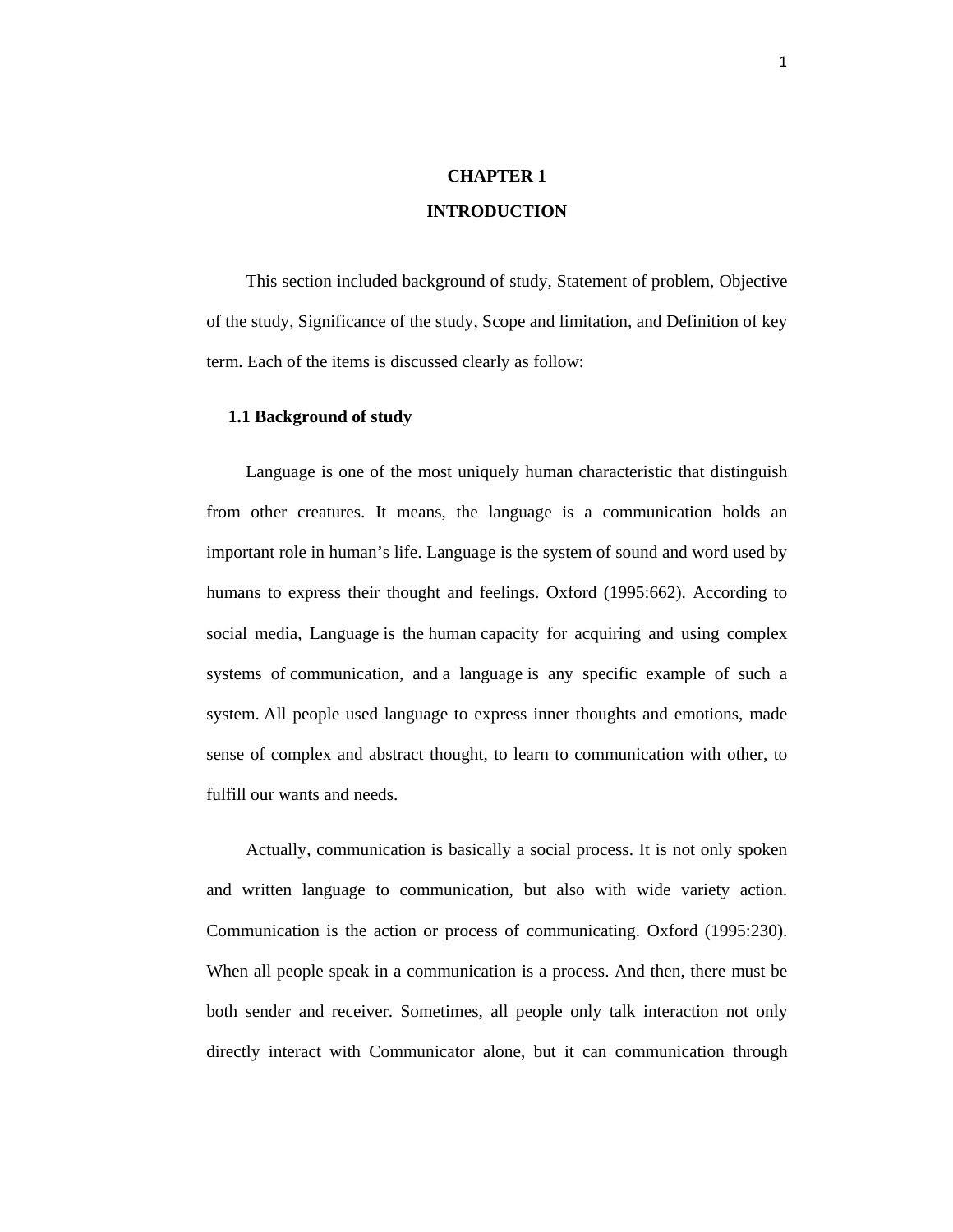songs, poems etc. Communication mainly through song means something more meaningful.

 Language is a speech sound system that is arbitrary or abusive, (*Subroto*, in *Muhammad* 2007:12, 2011:40). Based on this concept, the substance of the language is the sound produced by humans. The sound was a marker than the language of the subject. Language described by *Subroto* as a fusion form, meaning, and even the situation. Language was a series of sounds. Therefore, many aspects of language support that could be studied, such as raw material language sounds as language materials, subject as meaning that the sound outside, referent, usability, and the use of language.

 Language as a symbol of language symbolizes something. Language symbolizes a sense, a concept, an idea, or a thought that is delivered in the form of sound. *Muhammad* (2011:48). Because the symbol refers to a concept, idea, thought, it can be said that the language has a meaning. It is the meaning of language.

 Beside the language as a meaningful, language is also a sound system. Sound is an impression the nerve center of the eardrum vibration as a result of reacting due to changes in air pressure. *Kridalaksana*, in *Muhammad* (1983:27, 2011:47). Its means that, sounds in language or a language includes of language symbol is sound produced by human organs vocal.

 Human beings need language as their communication because language as the branch of linguistic. Semantic is the systematic study of meaning, and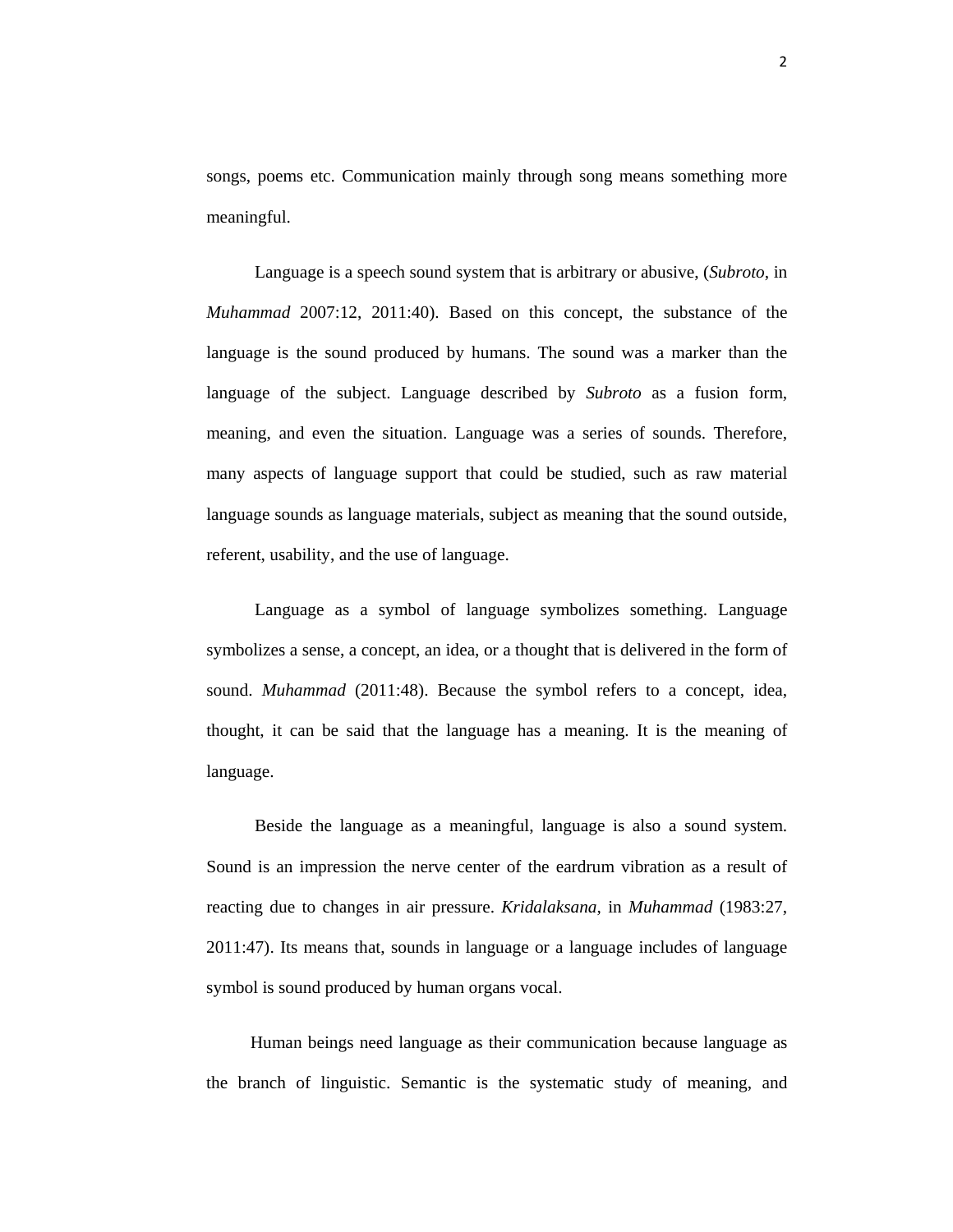linguistic semantic is the study of how language organize and express meanings. Charles W. Kreidler (1998:3). The researcher expects this study is useful for the other researcher who wish to know about semantics. Moreover, semantics as an important branch of linguistics is interesting to be studies especially when it is applied to literary work such as song, poem and prose.

 In semantics, it studies about meanings. According to Charles W. Kreidler (1998:41) the dimensions of meaning include reference and denotation, connotation, sense relations, lexical and grammatical meaning, morphemes, homonymy, polysemy, lexical ambiguity, sentence and meaning. Beside that, according to *Abdul Chaer* (2007:289) kind of meaning include a lexical, grammatical and contextual meaning, referential and non referential meaning, denotative and connotative meaning, conceptual and associative meaning, and lexeme. According to Jos Daniel Parera (1990:16) kind of meaning include a theoretical of referential or correspondence, theoretical of contextual, the theory of mentalism or conceptual, and theoretical formalism.

 According *Mansoer Pateda* (2001:96) kind of meaning include a cognitive meaning, ideational meaning, denotasional meaning, proposional meaning, while Sipley Ed (1962:261-262) in *mansoer pateda* book (1990:16) kind of meaning include emotive meaning, cognitif meaning, descriptive meaning, referential meaning, pictorial meaning, dictionary meaning, fringe meaning, core meaning. According to Verhaar (1983:124) ) in *Mansoer Pateda* book (1990:16) kind of meaning include of gramatical meaning and lexical meaning. According to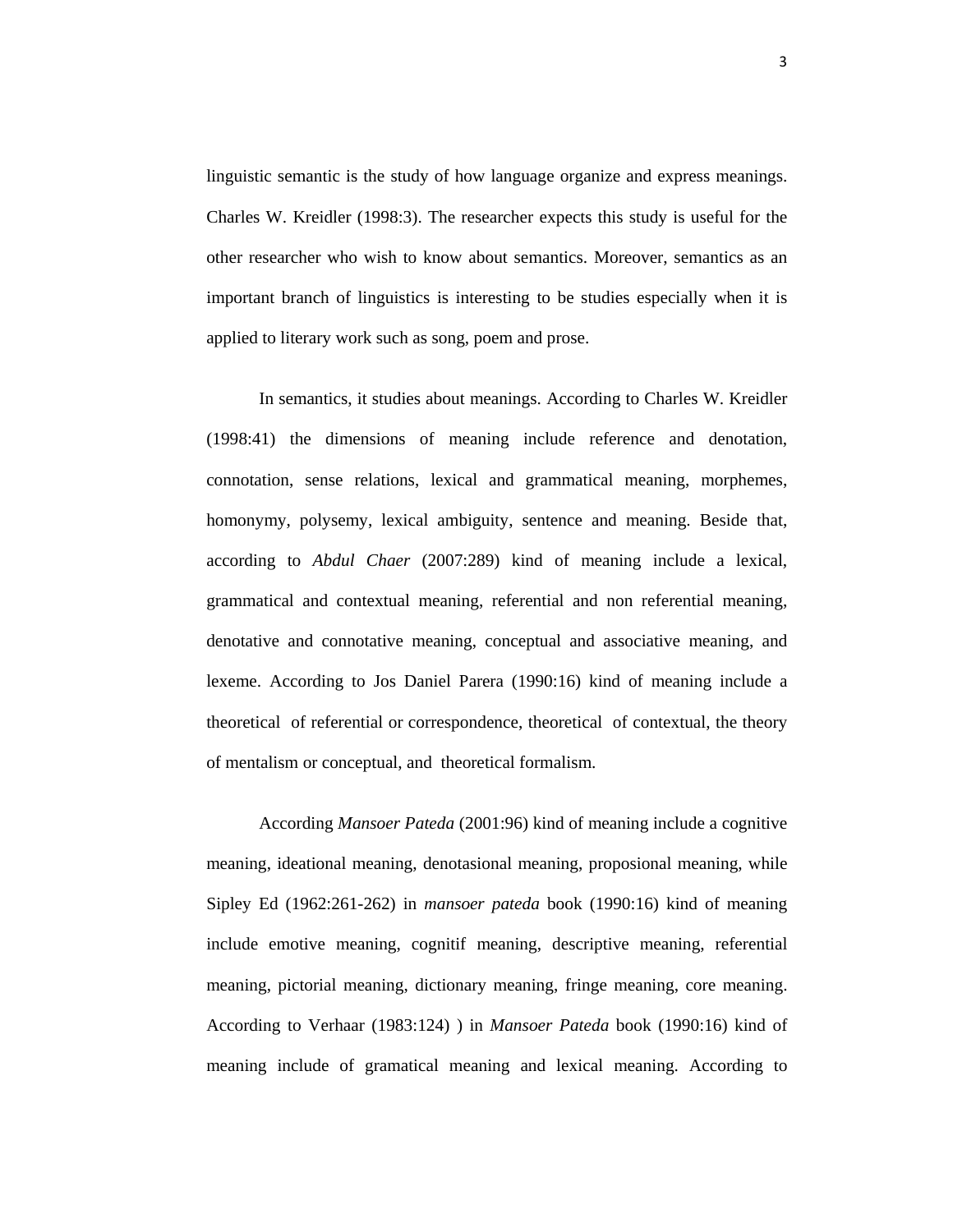Boomfield (1933:151) in *Mansoer Pateda* book (1990:16-17) narrowed meaning and widened meaning.

 Semantics is a sub discipline of linguistics which focuses on the study of meaning. The present study analyzes about semantic analysis especially on the lexical meaning and contextual meaning, "A Semantic Analysis on Avril Lavigne Song"*.* The lexical meaning is to be interpreted as the meaning of lexemes depending on the meaning of sentences in which they occur. Lexical meaning concerned with the relationship between words and meanings. Related to lexical meaning involves denotation, connotation, synonymy, antonym, hyponymy, homonymy, homophone, polysemy, and figurative language.

 In this research, the researcher chooses literary works like songs. Song is any poem even there is an attention of it being set to music. In this research, the researcher chooses the literary problem about song. It was "Avril Lavigne" Song. The study was limited on lexical meanings and contextual meanings.

 Song is a piece of music with word that is sung or music for the voice. Oxford (1995:1133). Its means that, the producing musical sounds with the voice and augments regular is speech by the uses of both tonality and rhythm. And then, sings was called a singer or vocalist. Singers perform music that could be sung either with or without accompaniment by musical instruments. Singing is often done in a group of other musicians.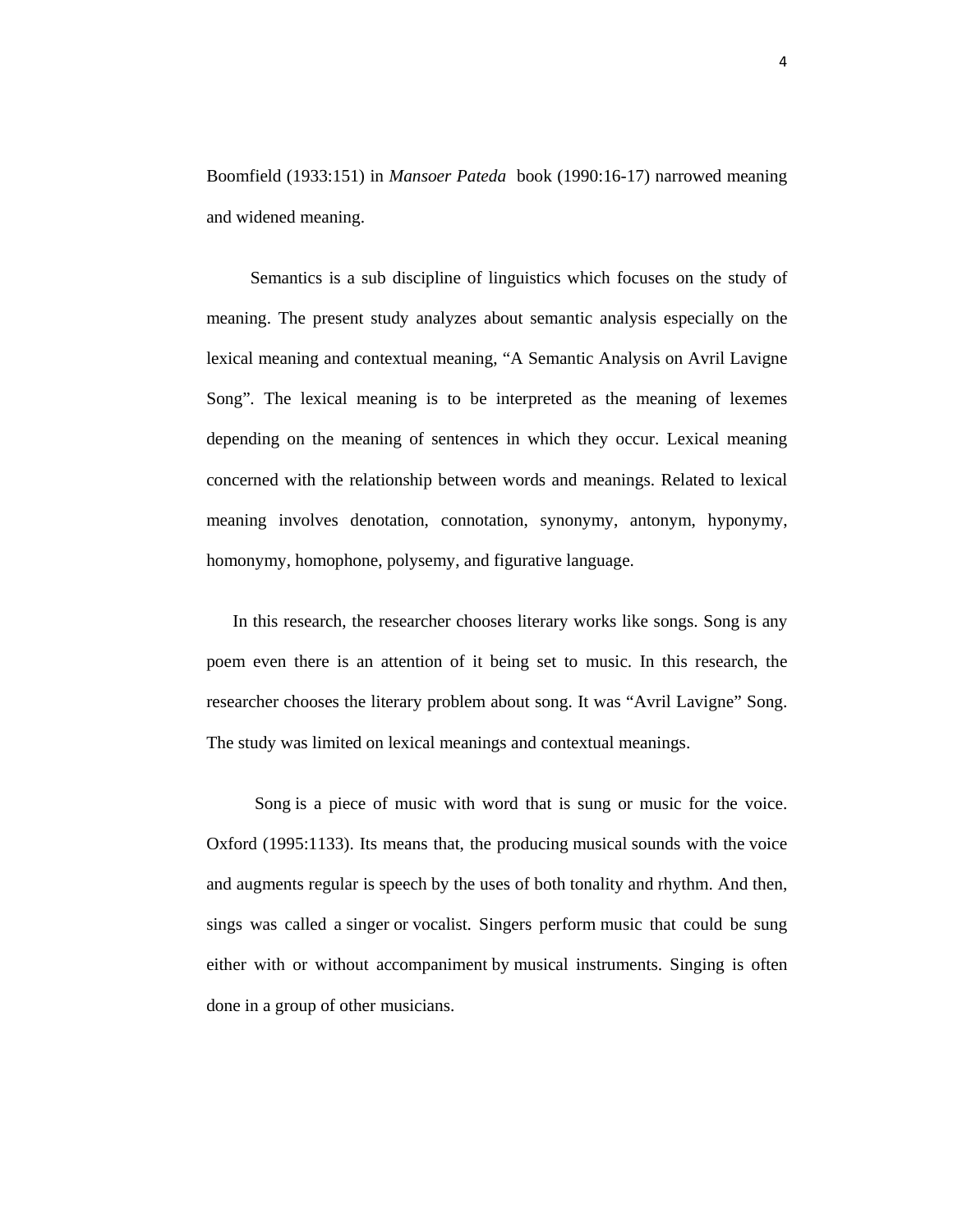The researcher chosen "Avril" song because her song is very interesting to examine and researched in more detail. Beside that, the researcher have a some reason to be analysis this research. First of all, this song tells about love story. And then, the researcher takes five songs in different album. The five songs are about love story that have same story with the researcher in the daily fact. This love story is introduction for the reader and listener that if we wants to make a good relation with our partner, we must to be know about all of the physical, characteristic, and about inherit of family. Besides that, this song give a lexical meaning and contextual meaning and than gave a massage for someone who loves their partner until the end of life.

 This song is very quite to be heard. According to social media, "Avril" also produced international album among them the complicated. Before "Avril" has album international, she has ever featured song with Stephen Medd-Quinte Spirit with some song like; Touch The Sky (Stephen Medd. 1999), World To Me (Stephen Medd. 1999), The Quinte Spirit (Stephen Medd. 1999), Temple Of Life (Stephen Medd. 2000),Two Rivers (Stephen Medd, Jamie Medd. 2000).

 There International album "Avril Lavigne" like Let Go 2002, "Under My Skin" 2004, "The Best Damn Thing" 2007, "Good Bye Lullabe" 2011, "Avril Lavigne" (self-tittle)2013. From all that album, the researcher took one of them from the album like "When You Are Gone", "Everything Back But You" and "Keep Holding On" from The Best Damn Thing 2007, "Wish You Were Here" from Goodbye Lullaby 2011 album, and "My Happy Ending" from Under My Skin 2004 album.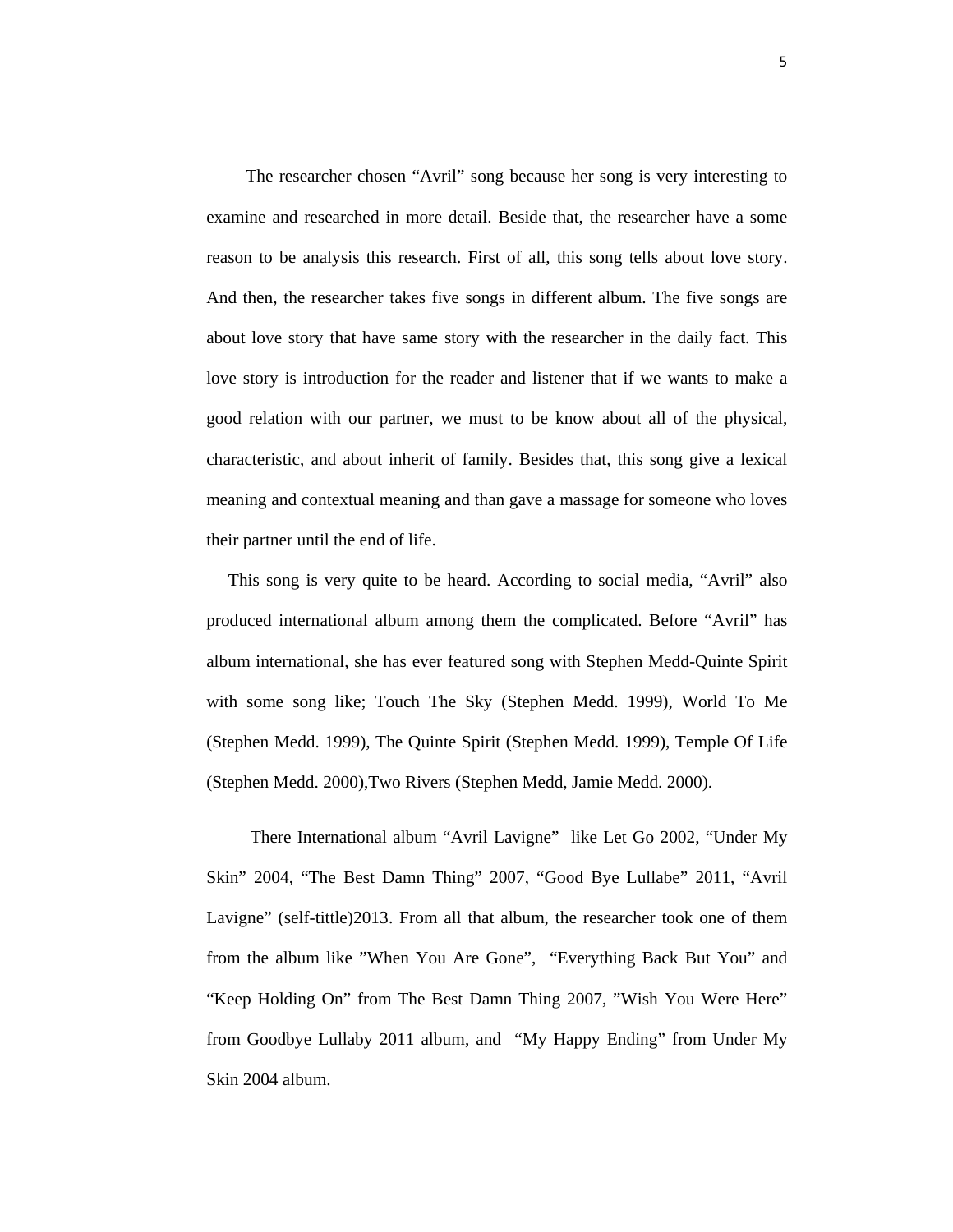#### **1.2 Statement of problem**

 There is a major problem that the researcher wants to answer in this research. This is the problem about a semantic analysis on Avril Lavigne Song*.* The writer divided the problem into two questions that were:

- 1. What are the lexical meanings in the lyrics of Avril Lavigne songs?
- 2. What are the contextual meanings in the lyrics of Avril Lavigne songs?

## **1.3 Objective of the study**

- 1. To explain the lexical meanings in the lyrics of "Avril Lavign*e"* songs for reader.
- 2. To explain the contextual meanings in the lyrics of "Avril Lavigne" songs for reader.

### **1.4 Significance of the study**

 This study provides several significant contributions to the reader that can be enjoyed with the song. Especially, in knowing about the lexical meaning and contextual meaning are used in the lyrics of *Avril Lavigne* songs.

## **1.5 Scope and limitation**

 In this research, the researcher focuses and analyzes on five lyrics of "Avril Lavigne" songs in different album. The titles of the song are *"*When you are gone", "Wish You Were Here", "Keep Holding On", "My Happy Ending", and "Everything Back but You".